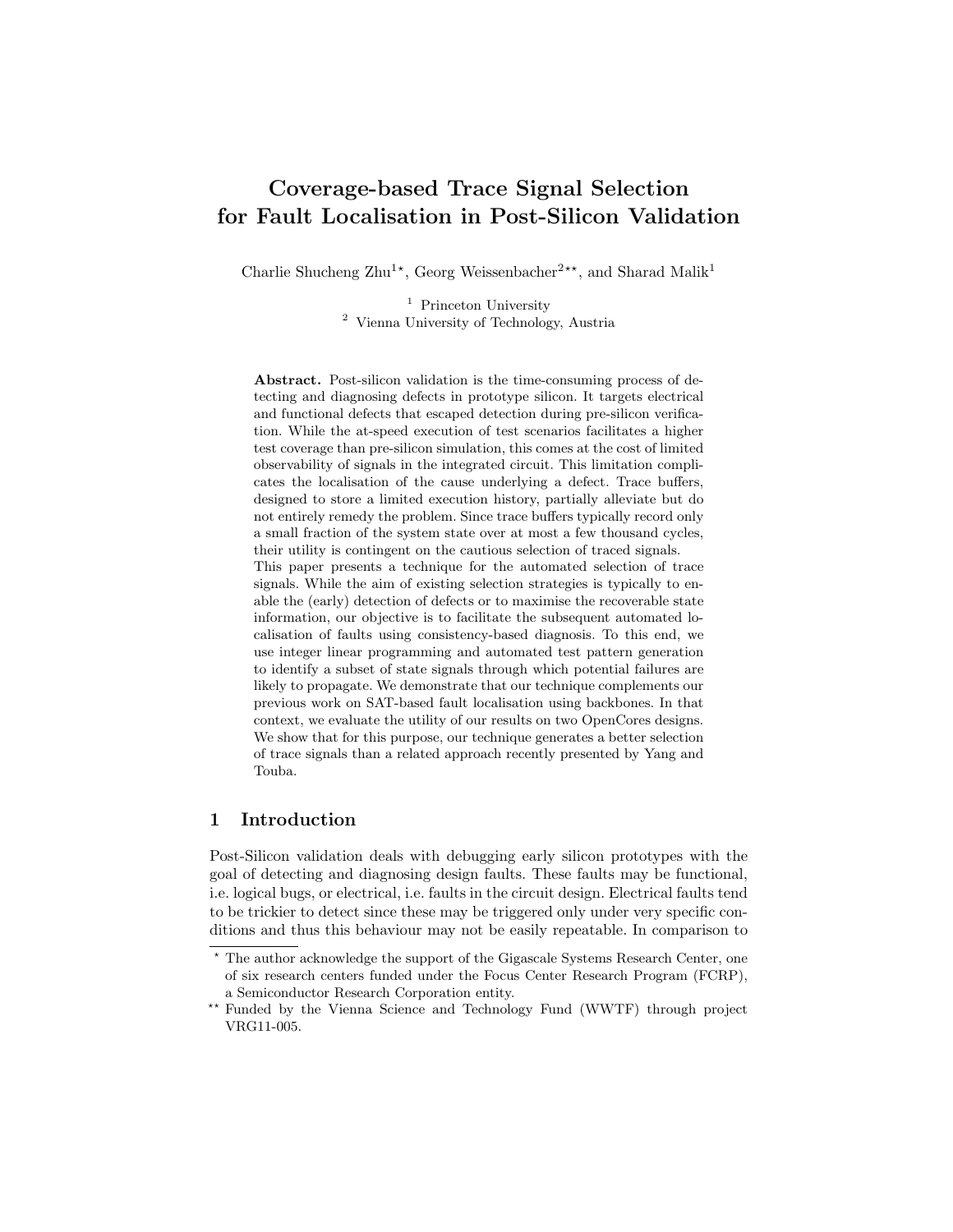pre-silicon validation using simulation and formal verification, post-silicon validation is no longer limited by slow software models, but rather can run substantially large traces at speed. However, unlike these software models, there is very limited signal observability. The observability at the chip outputs is typically enhanced by adding additional state to the chip, referred to as trace buffers, which buffer the values of a small set of carefully selected signals, referred to as trace signals, typically for a few thousand cycles. These buffered values are then used to both detect and diagnose/localise faults. Since the number of trace signals needs to be small to keep the trace buffer overhead low, these need to be carefully selected. This is generally done manually using key designer insight. While this may be justified for high volume parts such as processors, automation of this step is highly desirable for application to a broad range of designs. This paper addresses the problem of automatically selecting the set of trace signals for their application in aiding fault diagnosis in post-silicon validation. We present a coverage-based algorithm for this. The algorithm takes as input the design, the set of possible faults, the set of candidate trace signals and a set of test vectors. In this paper we limit the candidate set of trace signals to be the existing state bits in the design, though that is not a requirement of our approach. The algorithm first determines, for each fault and the set of test vectors, the set of candidate signals that the fault-effect, i.e., error, propagates to. It then selects a subset of candidates that maximally covers, i.e., detects, the fault set. This coverage problem is naturally framed as an integer linear programming (ILP) problem. This formulation is related to recent work done in trace signal selection by Yang and Touba [19]. However, the formulation in that paper is geared towards error detection and not fault diagnosis. For a given erroneous trace, the problem of fault diagnosis or localisation deals with identifying which gate had the fault and which cycle the fault was activated. In our recent work [21] we presented an algorithm for fault diagnosis that uses trace buffers. However, the focus of that paper was not on the trace signals, and thus these were arbitrarily selected in that work. The work in this paper is complementary in that it provides a systematic way to select trace signals. In our experimental evaluation in this paper we show that this coverage based trace selection compares favorably with the arbitrary selection in fault diagnosis. We also show that it compares favourably with the error detection based selection [19] by Yang and Touba applied to fault diagnosis. This evaluation is done using two microcontroller designs from OpenCores.

This paper is organized as follows. § 2 covers the background and related work. The technical contributions are presented in  $\S$  3 and the experimental evaluation in § 4. Finally § 5 provides some concluding remarks.

# 2 Background and Related Work

## 2.1 Automatic test pattern generation

Automatic test pattern generation (ATPG) is concerned with the construction of test scenarios that make manufacturing faults surface if present (for a tutorial,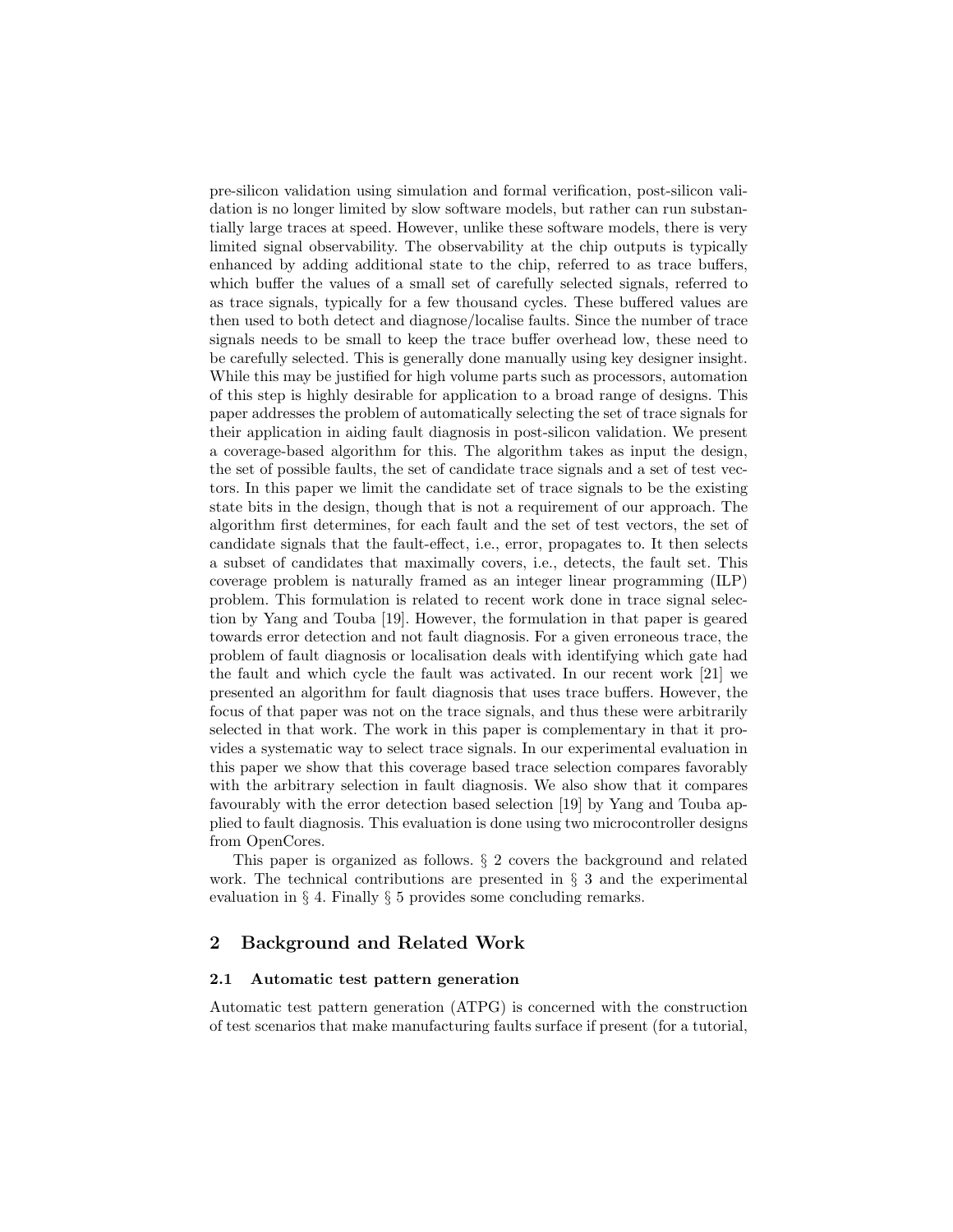

Fig. 1: Error propagation in a simple sequential circuit

see [5]). The approach is typically based on simple gate-level fault models, the most popular of which is the *single stuck-at fault* model, in which the output of a single gate is permanently stuck at a fixed logic value (0 or 1). For such a fault to become observable, its effect (i.e., the incorrect output signal of the gate) has to propagate through the circuit (along a sensitised path) to one of the primary outputs or to an observable latch. This may not happen with each trace, since the erroneous signal might be masked by other signals.

Example 1. Consider the propagation of errors in the sequential circuit in Figure 1a. The simple circuit comprises three latches (labelled  $A$ ,  $B$ , and  $C$ ) and a combinational part with two input signals  $i_0$  and  $i_1$ . For the sake of simplicity, we omit the primary output signals and assume that latch C is observable. Assume that the output of the AND gate in Figure 1a is permanently stuck-at 1, leading to an erroneous result in case the values stored in the latches B and C are 0 and 1, respectively. For this error to propagate to the latch C in the current execution cycle, the input signal  $i_1$  needs to be 0.

The aim of ATPG is to automatically generate input patterns that result in the activation and propagation of faults. In order to trigger the stuck-at 1 fault in Example 1, one of the latches B or C must hold the value 0. For the fault to propagate to latch C through the subsequent OR gate, it is necessary that  $i_1$  is 0. Accordingly, we require input signals that result in different logic values for at least one of the observable signals of the original and the faulty circuit.

Test pattern generation for digital circuits can be formulated as a Boolean satisfiability problem  $(c.f. [5, §22.2.3])$ , which can be solved using efficient satisfiability checkers (e.g., [14, 9]). For combinational circuits, this approach is illustrated in Figure 2. By using an XOR gate (or *miter*) to combine the outputs of the original circuit and a duplicate circuit into which a stuck-at fault has been injected, we obtain a new circuit whose output is one if and only if the values of the latches and input signals are chosen such that the fault is activated and propagates to an observable output. Using a satisfiability checker and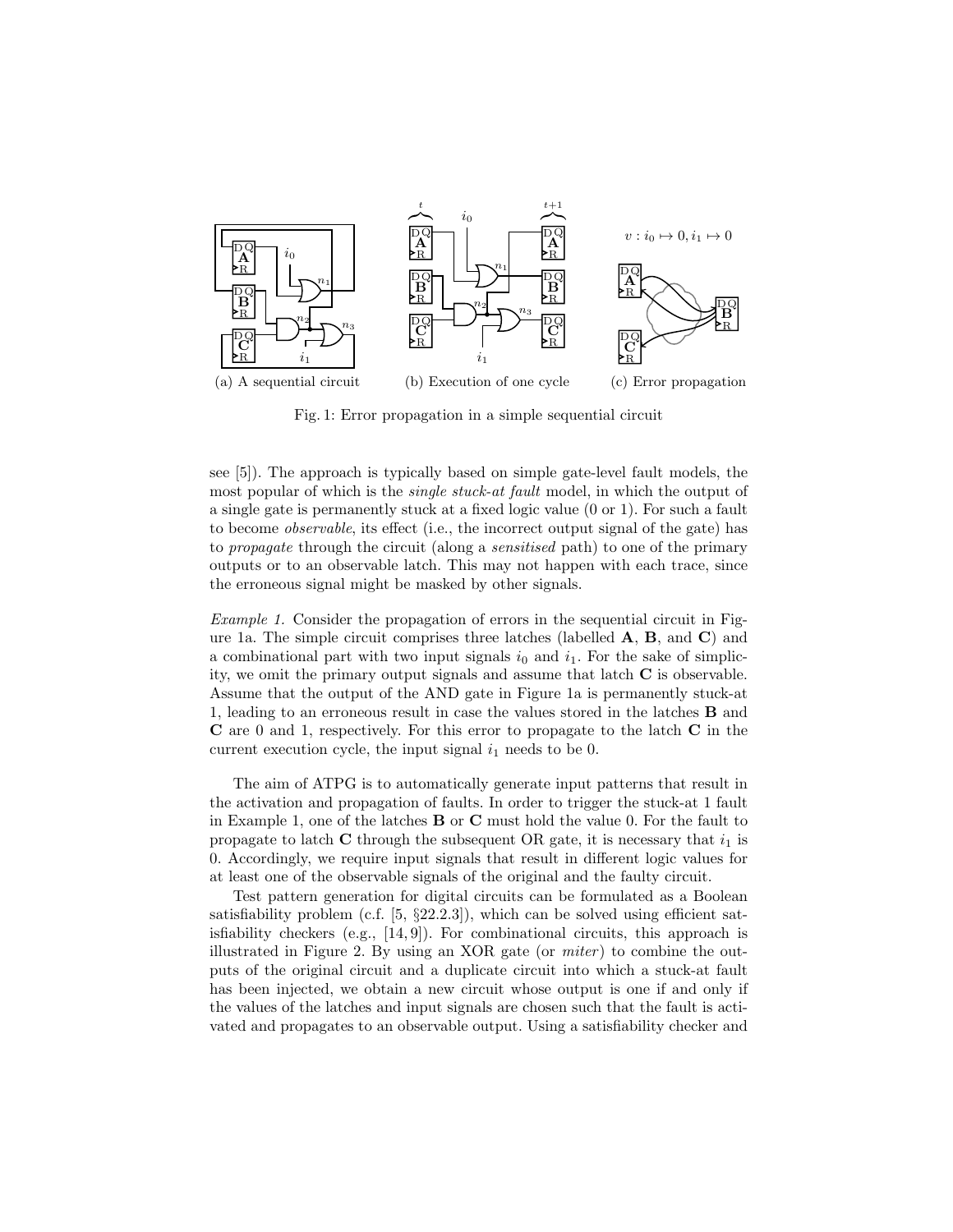

Fig. 2: ATPG as Boolean satisfiability problem



Fig. 3: Execution of two cycles

a propositional encoding of the resulting circuit, we can derive appropriate logic values.

A similar technique can be applied for sequential circuits. In this setting, it is sufficient if the error propagates to an observable output or latch after several execution cycles. While the error in Example 1 may not propagate to latch  $C$  immediately, it does propagate to latch  $A$ , from where (in a favourable test scenario) it may propagate to latch  $\bf{B}$  and eventually latch  $\bf{C}$  in subsequent execution cycles. In Boolean satisfiability-based ATPG, this is taken into account by unwinding the circuit into an *iterative logic array* (ILA) [1], as shown in Figure 3 for two execution cycles. By encoding a sequence of execution cycles into a propositional formula, it is possible to obtain a multi-cycle test scenario in which the fault is activated and propagates. We refer to this approach as sequential ATPG.

Related Work. Mutation testing is a technique related to ATPG that is applied in software testing. The test-case generation technique for Simulink programs presented in [2], for instance, resembles the ATPG approach described above in that it uses fault models (such as stuck-at faults). The aim of mutation testing, however, is typically to evaluate or increase the coverage of a test suite. Moreover, unlike ATPG, mutation testing for software programs is typically based on syntactic modifications (*mutations*, respectively) of the source code rather than on fault models.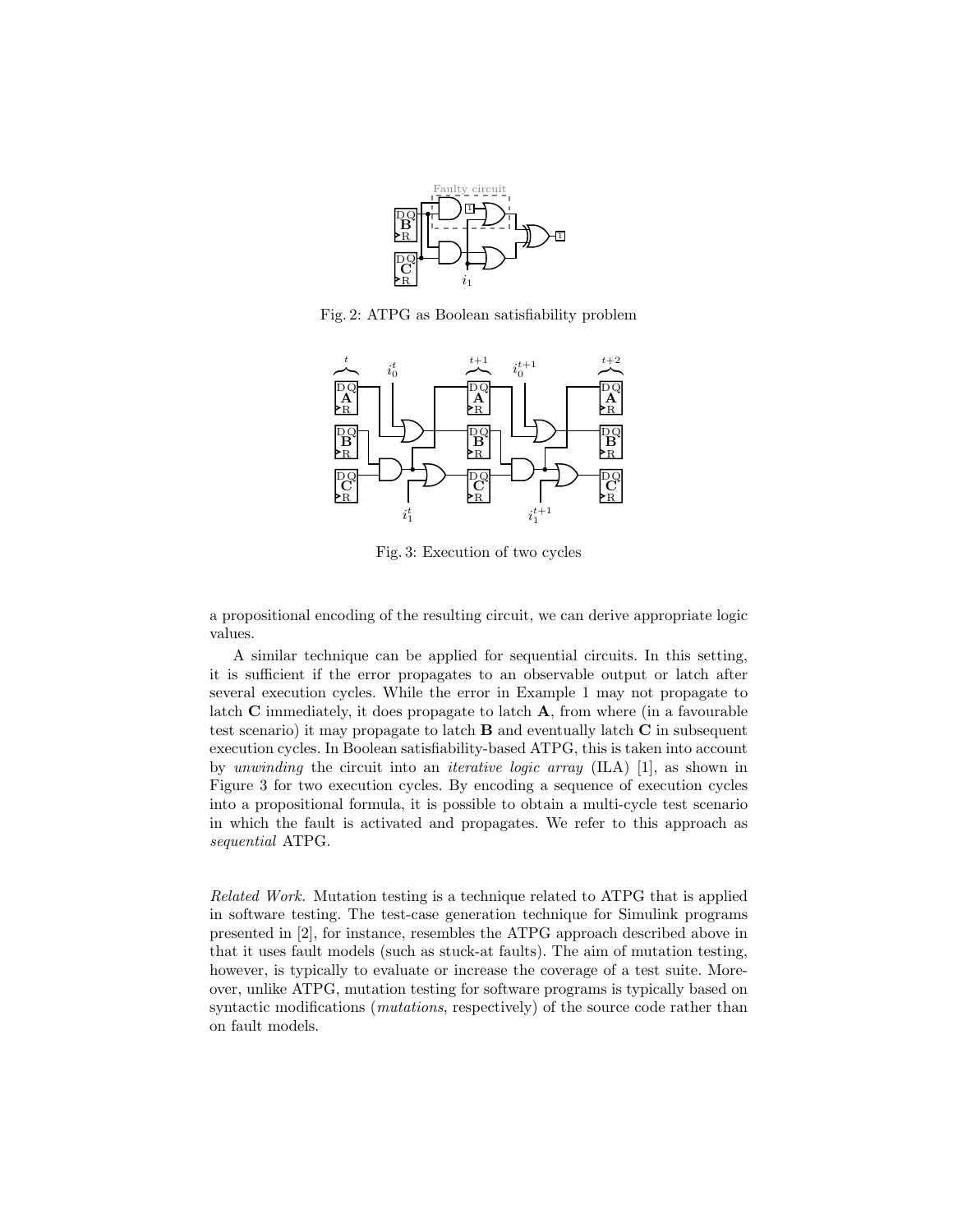|                                                      |  |  |  |  |  |       | Fault-free   Fault in $A$   Fault in $B$   Fault in $C$ |  |  |
|------------------------------------------------------|--|--|--|--|--|-------|---------------------------------------------------------|--|--|
|                                                      |  |  |  |  |  | $t+1$ |                                                         |  |  |
| А                                                    |  |  |  |  |  |       |                                                         |  |  |
| в                                                    |  |  |  |  |  |       |                                                         |  |  |
| $\mathbf C$                                          |  |  |  |  |  |       |                                                         |  |  |
| Functional vector $v : i_0 \mapsto 0, i_1 \mapsto 0$ |  |  |  |  |  |       |                                                         |  |  |

Table 1: Fault-free and erroneous executions of the circuit in Figure 1

#### 2.2 Trace Signal Selection Using Integer Linear Programming

In an integrated circuit of realistic dimensions only a fraction the system state (stored the in latches) can be recorded in a trace buffer. In Example 1, for instance, we assume that the trace buffer maintains a (limited) history of the logic values of latch C. The remaining latches are effectively unobservable. Consequently, only errors that eventually propagate to an observable output (or latch) can be detected. Accordingly, whether (and when) an error is caught is contingent on the selection of the trace signals (as well as on the test scenario).

Yang and Touba [19] propose a technique to automatically select trace signals based on the propagation of errors between latches. The approach is based on the following insight: an error that propagates from the faulty gate to a latch may keep propagating over multiple cycles (depending on the test pattern that is applied) until it eventually corrupts an observable signal.

The authors of [19] construct an error transmission matrix which holds, for a fixed set of single-cycle test patterns, the information between which latches errors may propagate. The matrix is then transformed into an integer linear programming (ILP) problem whose optimal solution identifies a set of latches which capture as many errors propagated from latches in as many test scenarios as possible.

Example 2. We continue working in the setting of Example 1. Figure 1b illustrates one execution cycle in form of an ILA. The latches on the left side represent the state of the circuit in time-frame  $t$ , the latches to the right represent the subsequent time-frame  $t + 1$ .

Table 1 shows four single-cycle executions of the circuit in Figure 1a, starting from a state in which the latches  $A$  and  $B$  hold the value 0, and latch  $C$  holds the value 1. The input test vector is the same in all executions  $(i_0 \mapsto 0, i_1 \mapsto 0)$ . The first execution is fault-free, whereas we introduced transient errors by flipping the values of the latches  $A$ ,  $B$ , and  $C$ , respectively, in the remaining three executions. Each of these errors represents a gate-level fault that propagated to the respective latch, whose bits are highlighted in bold in the table. Table 1 illustrates that in the given scenario, an error in  $A$  propagates to  $B$ , and an error in **B** propagates to **A** as well as to **C**. The error introduced in **C** does not propagate, since it is masked by the value of B. The error propagation between the three latches in this situation is indicated in Figure 1c.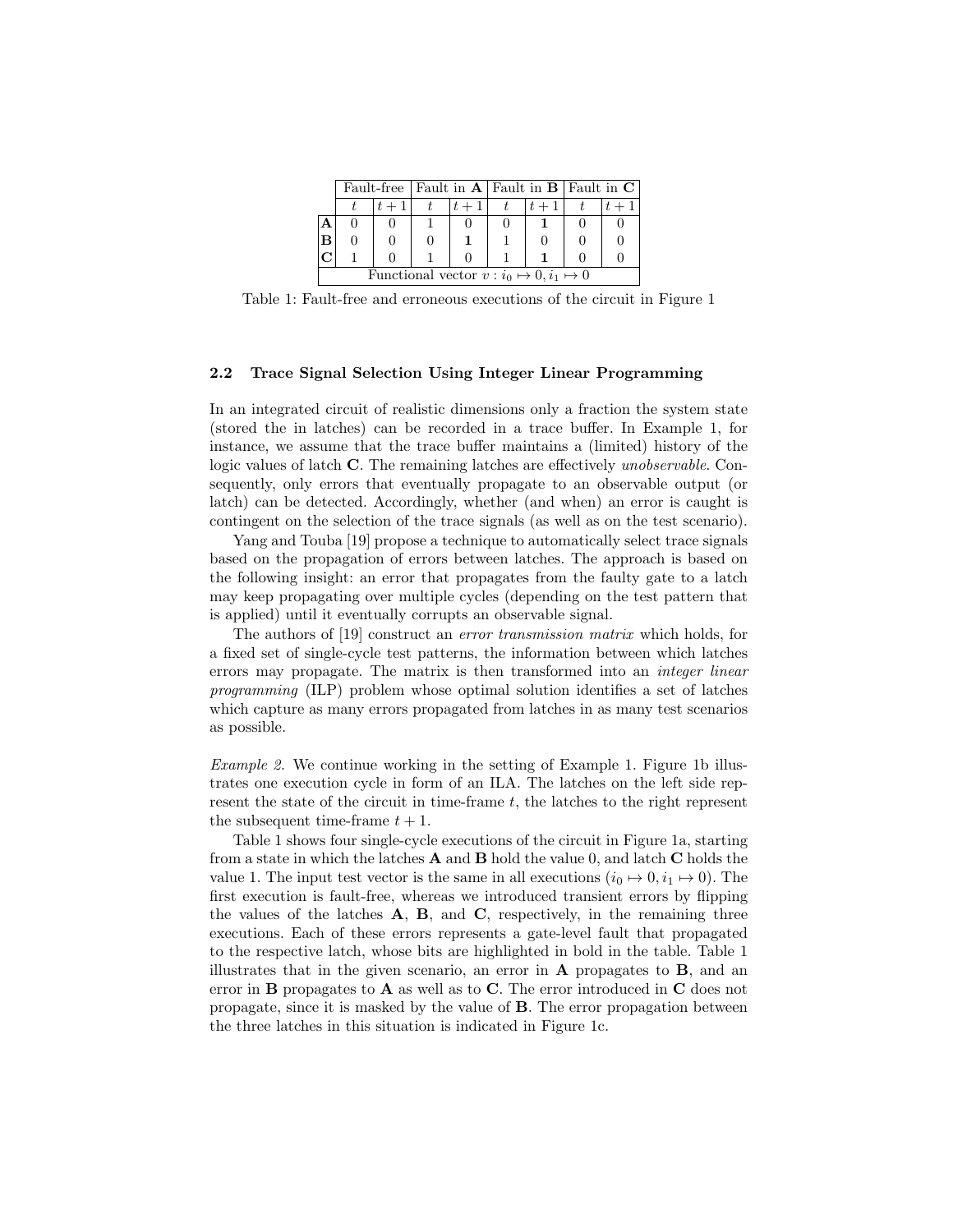Following the methodology presented by Yang and Touba [19], we obtain the error transmission matrix in Figure 4a. Additional test patterns can be encoded in the transmission matrix by adding more rows. For clarity, we omit the optimisation step described in [19] which reduces the size of the matrix by grouping together independent latches whose information can be compressed.

> A B C  $(\mathbf{A}, v)$  $(\mathbf{B}, v)$  $(C, v)$  $\Gamma$  $\overline{1}$ 0 1 0 1 0 1 0 0 0 1  $\overline{1}$ (a) Transmission matrix max:  $\sum_{i=0}^{2} R_i$  $S_{\mathbf{B}} \geq R_0$  $S_{\mathbf{A}} + S_{\mathbf{C}} \geq R_1$  $0 \geq R_2$  $R_0, R_1, R_2 \in \{0, 1\}$  $S_{\mathbf{A}}, S_{\mathbf{B}}, S_{\mathbf{C}} \in \{0, 1\}$  $S_{\mathbf{A}} + S_{\mathbf{B}} + S_{\mathbf{C}} = 1$ (b) ILP problem

Fig. 4: Selecting trace signals using integer linear programming

The ILP problem obtained from the transmission matrix in Figure 4a in order to select one signal to trace is shown in Figure 4b. Each  $R_i$  ( $i \in \{0, 1, 2\}$ ) represents a row, and a value of 1 indicates that the corresponding error propagates to a selected latch in the respective test scenario. Consequently, the objective is to maximise the sum  $R_0+R_1+R_2$ . Whether an error is captured in a latch depends on the latches that are traced. In our example, we restrict the trace buffer to only one latch; accordingly,  $S_A + S_B + S_C = 1$ . Finally, each row in the transmission matrix determines which errors can be captured. The line  $S_A + S_C \geq R_1$ , for instance, encodes that an error in latch B can be captured by either latch A or latch  $C$  in the test scenario  $v$ .

Note that this ILP problem does not have a unique optimal solution: assigning 1 to either  $S_A$ ,  $S_B$ , or  $S_C$  maximises the objective. A solution  $S_A = 1$ ,  $S_B = 0$ , and  $S_{\mathbf{C}} = 0$  returned by the ILP solver indicates that we should trace the value in latch A. No matter which latch we choose, according to Table 1 we will only be able to track either the error in  $A$ , or the error in  $B$  (since faults of  $C$  do not propagate in this setting).

Related Work. Hung and Wilton [11] base their signal selection algorithm on the expected number of reachable system states that can be "ruled out" by observing these signals. This approach relies on a computationally expensive approximation of the reachable state space.

Yang et al. [20] propose to use unsatisfiable cores obtained from a test scenario that results in a failure and a propositional encoding of the circuit to identify signals that are relevant to the analysis of the failure. Moreover, they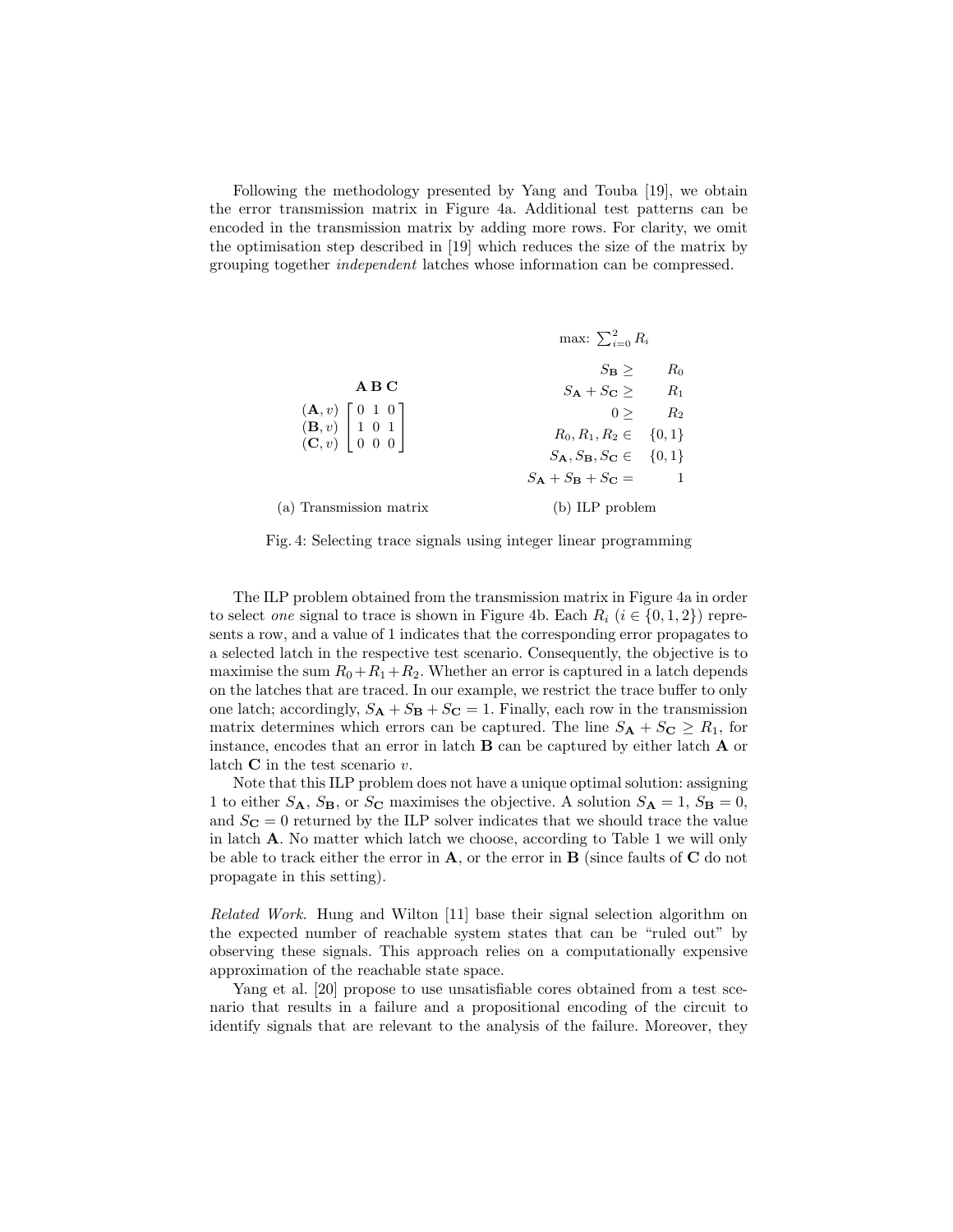propose a SAT-based technique to select trace signals from which relevant signals that cannot be observed can be reconstructed.

Prabhakar and Hsiao [15] use a multiplexed trace signal scheme which enables them to effectively double the number of signals that can be traced. Moreover, the paper proposes a technique to identify signals that can be inferred from traced signals using logical implication and therefore need not be recorded.

Paula et al. [7] proposes to compute signatures of states to narrow down the set of predecessor states of the crash state, effectively enabling backwards state stepping. This allows them to identify the error in an earlier cycle in a subsequent test run. A follow-up paper [8] describes how repeated test runs can be used to arbitrarily increase the number of execution cycles which can be recorded by a trace buffer. Both techniques require that the erroneous behaviour can be reproduced repeatedly.

A detailed discussion of techniques that use compression techniques to increase observability is provided by [19].

#### 2.3 SAT-based Fault Localisation

The objective of the trace signal selection algorithm in [19] is to detect as many errors as early as possible. Detecting an error, however, is often the easy part of the post-silicon validation phase. Due to the observability limitations in integrated circuits, locating the cause of the error can be a formidable challenge.

Consistency-based diagnosis [16] is a technique that aims at locating the cause of an observed error by identifying fault candidates based on the golden model of a system and observations of its actual implementation. It relies on automated reasoning to identify the smallest set of components that explains the inconsistency between the hardware design and the behaviour of the manufactured prototype. The technique has seen a recent spike in popularity (e.g., [17, 18, 4, 3, 21]) due to the improved scalability of satisfiability solvers. The following example illustrates the idea underlying consistency-based diagnosis.

Example 3. Recall the setting from Example 1, in which we postulated a stuck-at 1 fault for the AND-gate in the circuit in Figure 1a. The ILA in Figure 1b which represents one execution cycle of this circuit can be encoded as a propositional formula in which  $\mathbf{A}^t$ ,  $\mathbf{B}^t$ ,  $\mathbf{C}^t$  and  $\mathbf{A}^{t+1}$ ,  $\mathbf{B}^{t+1}$ ,  $\mathbf{C}^{t+1}$  refer to the values held by the latches in time-frames t and  $t + 1$ , respectively:

$$
(\mathbf{A}^{t+1} = \mathbf{B}^t \cdot \mathbf{C}^t) \qquad (\mathbf{B}^{t+1} = \mathbf{A}^t + i_0) \qquad (\mathbf{C}^{t+1} = \mathbf{A}^{t+1} + i_1) \tag{1}
$$

As a result of the faulty AND gate, the logic values in  $A^{t+1}$  and  $C^{t+1}$  are corrupted during the execution of the manufactured chip. This fact as well as the initial state and the input values are encoded in the following propositional formula:

$$
\begin{pmatrix}\n(\mathbf{A}^t = 0) & (\mathbf{B}^t = 0) & (\mathbf{C}^t = 1) \\
(\mathbf{A}^{t+1} = 1) & (\mathbf{B}^{t+1} = 0) & (\mathbf{C}^{t+1} = 1)\n\end{pmatrix} \cdot (i_0 = 0) \cdot (i_1 = 0)
$$
\n(2)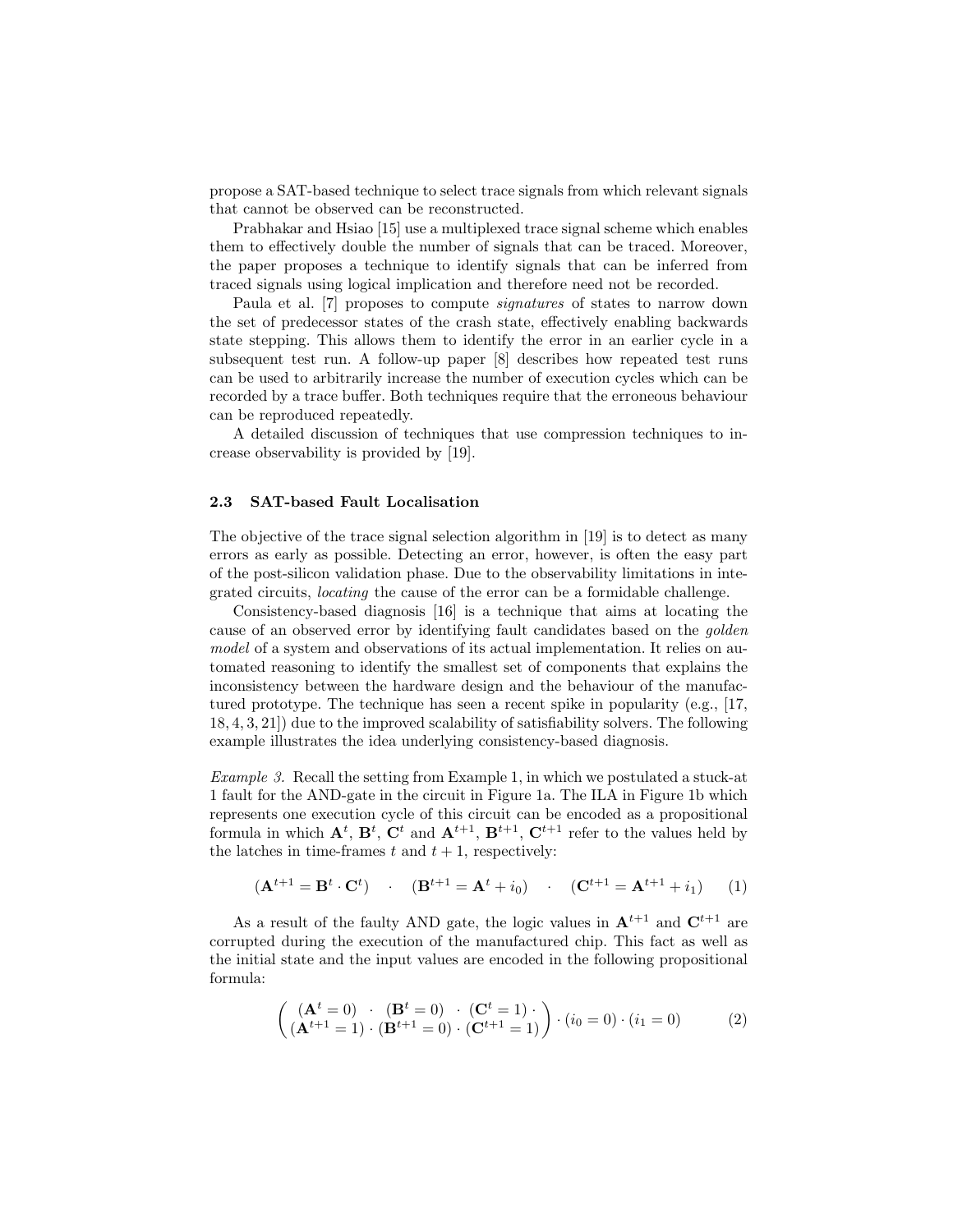Due to the discrepancy between the golden model in Figure 1a and the behaviour of the manufactured prototype the conjunction of the formulae 1 and 2 is unsatisfiable. In order to determine the cause of the discrepancy, we can use a *partial maximum-satisfiability* (MAX-SAT) solver (see [10], for instance) to identify a minimal set of conjuncts of Formula 1 that are responsible for the inconsistency of Formula 1 and Formula 2. In our example, dropping the constraint  $(\mathbf{A}^{t+1} = \mathbf{B}^t \cdot \mathbf{C}^t)$  makes the formula satisfiable, which indicates that a faulty AND gate in Figure 1b is a possible explanation for the inconsistency.

In Example 3 we assume that all latches are observable. While this is a valid assumption in the context of pre-silicon debugging, where all signal values can be determined by means of simulation, this information is typically not available in the post-silicon setting. In this setting, the approach described in Example 3 may fail: eliminating the information about  $\mathbf{B}^{t}$ ,  $\mathbf{C}^{t}$ ,  $\mathbf{B}^{t+1}$ , and  $\mathbf{C}^{t+1}$  from Formula 2 makes the conjunction of the formulae 1 and 2 satisfiable.

This problem can be addressed by means of unwinding the sequential circuit sufficiently often and constraining the resulting ILA with the information collected in the trace buffer.

*Example 4.* The two-cycle ILA in Figure 3 can be translated into the following propositional formula:

$$
(\mathbf{A}^{t+1} = \mathbf{B}^t \cdot \mathbf{C}^t) \qquad (\mathbf{B}^{t+1} = \mathbf{A}^t + i_0^t) \qquad (\mathbf{C}^{t+1} = \mathbf{A}^{t+1} + i_1^t). (\mathbf{A}^{t+2} = \mathbf{B}^{t+1} \cdot \mathbf{C}^{t+1}) \cdot (\mathbf{B}^{t+2} = \mathbf{A}^{t+1} + i_0^{t+1}) \cdot (\mathbf{C}^{t+2} = \mathbf{A}^{t+2} + i_1^{t+1})
$$
 (3)

Assume that the trace buffer recorded the information  $({\bf A}^t = 0)$ ,  $({\bf A}^{t+1} = 1)$ , and  $(\mathbf{A}^{t+2} = 1)$ . Constraining Formula 3 with the information obtained from the trace buffer and the test pattern  $i_0^t = 0$ ,  $i_1^t = 0$ ,  $i_0^{t+1} = 0$ , and  $i_1^{t+1} = 0$  results in an unsatisfiable SAT instance. A subsequent analysis yields that dropping either  $(\mathbf{B}^{t+1} = \mathbf{A}^t + i_0^t)$  or  $(\mathbf{A}^{t+2} = \mathbf{B}^{t+1} \cdot \mathbf{C}^{t+1})$  makes the instance satisfiable and identifies either the OR gate in time-frame t or the AND gate in time-frame  $t+1$ as potential culprits.

Example 4 shows that a consistency-based diagnosis may report more than one fault candidate. In general, this problem cannot be avoided (even if all latches are observable), since both gates are valid fault candidates. Note, however, that the approach identified an exact time-frame in which the respective components may have failed, making it suitable for the analysis of intermittent or transient faults.

For large circuits, the number of execution cycles that can be analysed is limited by the scalability of the underlying logic solver. While in theory it is always sufficient to analyse the *entire* execution, in practice the size of the resulting propositional formula would likely be prohibitive. This problem is addressed in [12] and [21] by sliding a window of fixed size (backwards) along the execution trace, thus partitioning the execution trace into ILAs of fixed size. The technique presented in [12] targets design debugging and requires full observability to compute Craig interpolants [6], which are used to propagate information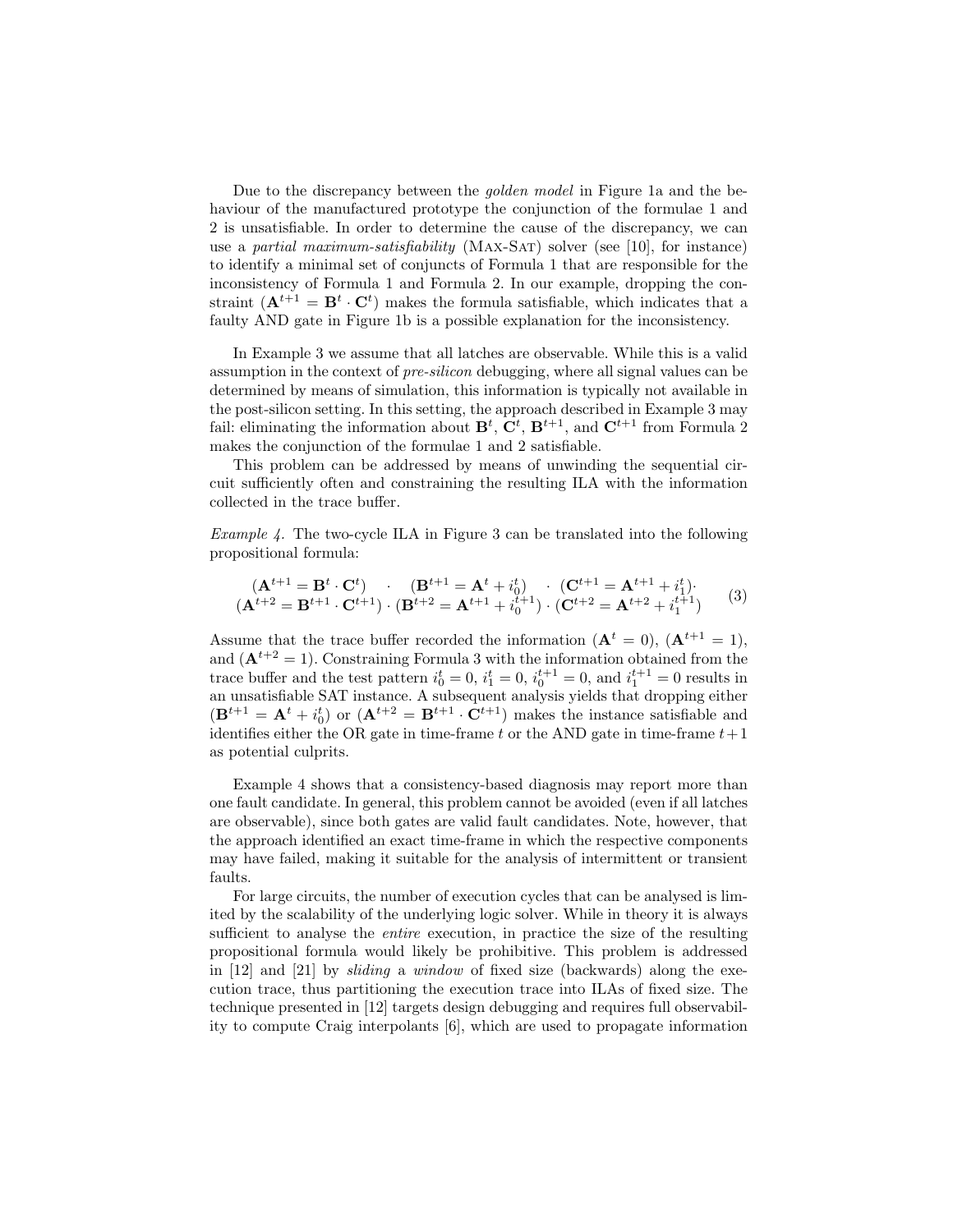across windows. Zhu et al. [21] is aimed at post-silicon validation and relies on backbones (see, e.g., [13]) to propagate state information across windows. The backbone of a satisfiable propositional formula comprises all literals which take the same value in all satisfying assignments of the formula.

Example 5. We continue working in the setting of Example 4. Assume that the scalability of the solver limits the consistency-based analysis technique to windows of size one. As previously established, the information  $(A^{t+1} = 1)$ ,  $(A^{t+2} = 1)$  and  $i_0^{t+1} = 0$ ,  $i_1^{t+1} = 0$  is insufficient to yield an inconsistency in time-frame  $t+1$  of Figure 3. However, from  $(\mathbf{A}^{t+2} = 1)$  and  $(\mathbf{A}^{t+2} = \mathbf{B}^{t+1} \cdot \mathbf{C}^{t+1})$ (c.f. Formula 3) we can derive the *backbone*  $\mathbf{B}^{t+1} = 1$  and  $\mathbf{C}^{t+1} = 1$ , which is inconsistent with  $(\mathbf{A}^t = 0)$ ,  $i_0^t = 0$ , and time-frame t in Figure 3, resulting in the fault candidate  $(\mathbf{B}^{t+1} = \mathbf{A}^t + i_0^t)$ .

Similarly, from  $(\mathbf{A}^t = 0)$ ,  $i_0^t = 0$ , and time-frame t in Figure 3 we can derive the backbone  $\mathbf{B}^{t+1} = 0$ , which is inconsistent with  $\mathbf{A}^{t+2} = 1$  and timeframe  $t + 1$ . Accordingly, the analysis yields the AND gate corresponding to  $\mathbf{A}^{t+2} = \mathbf{B}^{t+1} \cdot \mathbf{C}^{t+1}$  as a fault candidate.

Related Work. As previously mentioned, there are a number of papers that apply consistency-based diagnosis to address pre-silicon debugging (with full observability) by constraining a faulty RTL model with correct input/output pairs (given as a specification) [17, 18, 4, 3].

## 3 Improving Coverage-based Trace Signal Selection

In this section, we propose two improvements over the ILP-based signal selection approach of Yang and Touba [19]. Our modifications to the algorithm address the following limitations:

- The approach outlined in §2.2 does not directly take advantage of the transitivity of error propagation. As pointed out at the end of  $\S 2.1$ , an error may propagate through non-observable latches for several execution cycles until it corrupts a latch monitored by the trace buffer.
- The fault model of [19] is applied exclusively to latches. Depending on the structure of the circuit, however, some latches may have a higher probability of being corrupted/propagated by gate-level faults than others and thus also may be more useful for fault localisation.

#### 3.1 Multi-cycle Coverage

The following example illustrates the limitation of a trace signal selection algorithm that is based on a propagation depth of one.

Example 6. Table 2 shows a correct and an erroneous execution of the sequential circuit in Figure 1a. As in Example 2, we introduce a transient error by flipping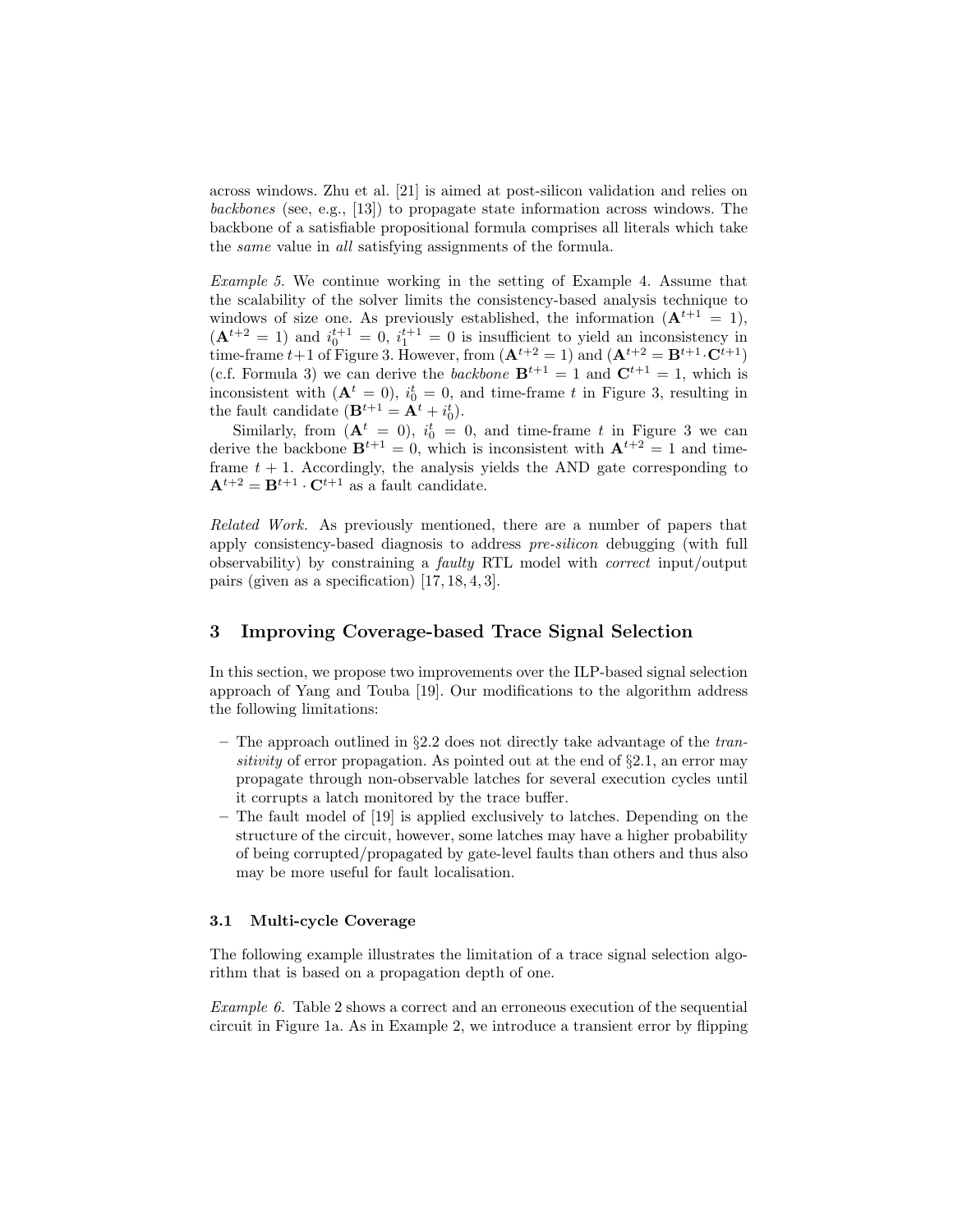|                                                    |   | Fault-free |      | Fault in A |  |   |  |  |  |
|----------------------------------------------------|---|------------|------|------------|--|---|--|--|--|
|                                                    |   |            | $+2$ |            |  | 2 |  |  |  |
| $\mathbf{A}$                                       | 0 |            |      |            |  |   |  |  |  |
| в                                                  | O |            |      |            |  |   |  |  |  |
| C                                                  |   |            |      |            |  |   |  |  |  |
| $= 1, 7$<br>$\qquad \qquad \longleftarrow$<br>= v. |   |            |      |            |  |   |  |  |  |

Table 2: Fault-free and erroneous 2-cycle executions of the circuit in Figure 1

the value of one latch in the execution. Unlike in Example 2, however, the executions in Table 2 have two cycles. As mentioned previously, an error in latch A propagates to latch B within one cycle. After an additional execution cycle, however, the error corrupts both latch  $A$  and latch  $C$ . If we add this information to the error transmission matrix and the ILP encoding in Figure 4, we are able to derive that observing latch  $A$  or latch  $C$ , but not latch  $B$ , is the optimal solution.

### 3.2 Injecting Faults in Combinational Logic

The starting point of the analysis in [19] is that a gate-level fault has already propagated to a latch. Depending on the structure of the circuit, however, certain latches might be more susceptible to capturing an erroneous signal originating in the combinational logic and thus also have greater value in fault localisation.

Example 7. In the sequential circuit in Figure 1a, a fault in the AND gate may propagate to latches  $\bf{A}$  and  $\bf{C}$ . A fault in the OR gates may propagate to latch B and latch C, respectively. Accordingly, if all gates are equally likely to fail, then latch C has a higher probability of being corrupted.

Motivated by the concerns discussed in  $\S 3.1$  and  $\S 3.2$ , the following section describes our modifications to the approach of [19].

#### 3.3 Integer Linear Programming Encoding

To take the structure of the circuit into account (see §3.2), we inject faults in the gates of the combinational part of the circuit as well as in the latches. A set of fault simulations are applied on each injected fault repeatedly. Unlike the method proposed in [19], the test patterns used for fault simulation are multi-cycle and generated by sequential ATPG (as described in §2.1). ATPG helps to provide tests which result in the activation and the propagation of the fault to a latch (or primary output). From the fault simulations, we determine the set of latches to which the fault can propagate and add a row to the error transmission matrix accordingly. The corresponding ILP problem can then be built as described in §2.2.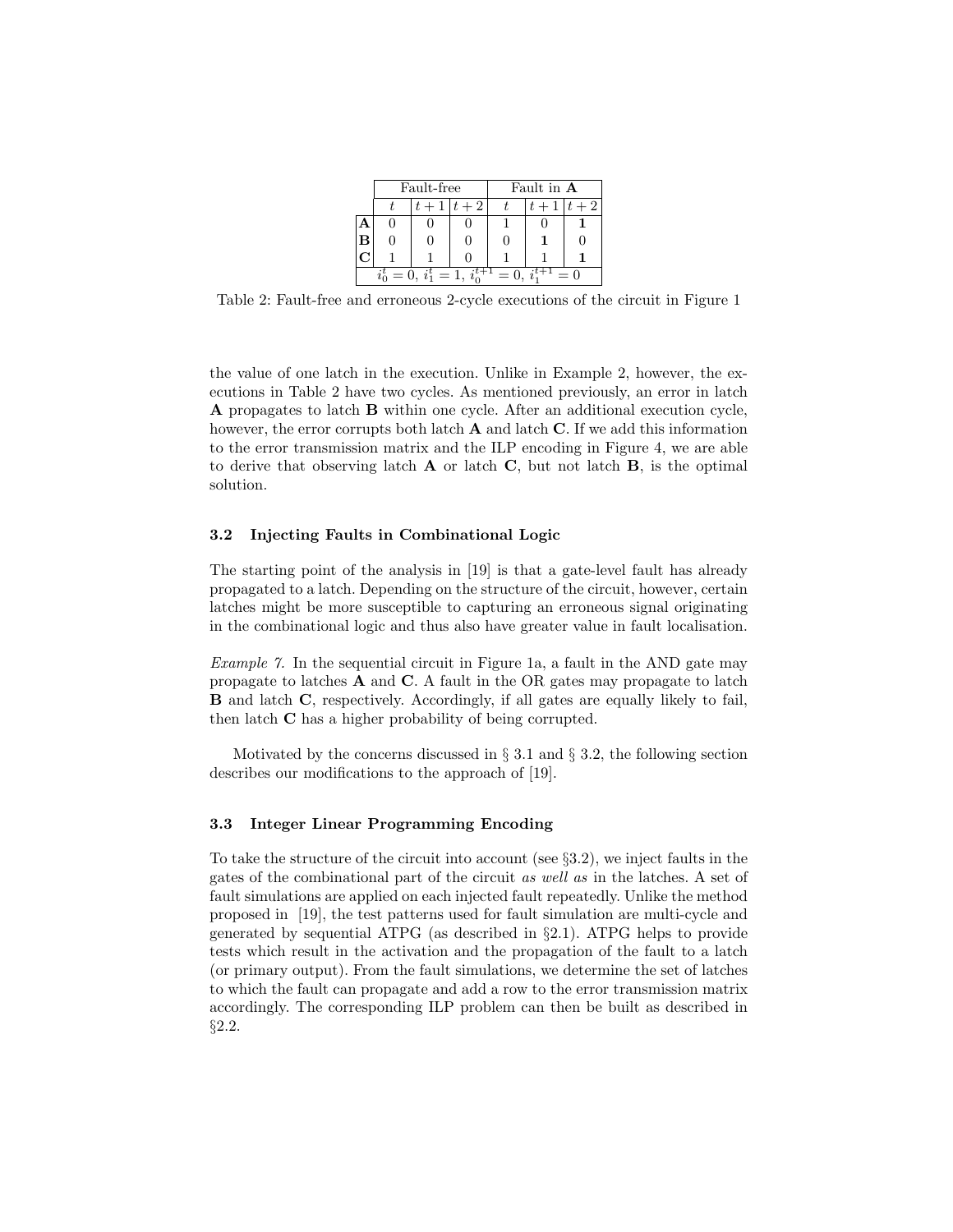|                                                                | Fault-free |              |              | Fault in A     |          |       | Fault in <b>B</b> |       |       | Fault in C     |       |       |
|----------------------------------------------------------------|------------|--------------|--------------|----------------|----------|-------|-------------------|-------|-------|----------------|-------|-------|
|                                                                |            | $t +$        | $t+2$        | t              | $t +$    | $t+2$ | t.                | $t +$ | $t+2$ | t.             | $t +$ | $t+2$ |
| A                                                              | $\theta$   | $\Omega$     | $\Omega$     |                | 0        | 1     | $\Omega$          | 1     | 0     | $\theta$       | 0     |       |
| в                                                              | 0          |              |              | 0              |          |       |                   |       |       | 0              | ∩     |       |
|                                                                |            |              |              |                |          |       |                   |       | ∩     | 0              |       |       |
| $i_0^t = 0, i_1^t = 1, i_0^{t+1}$<br>$= 0, i_1^{t+1}$<br>$=0$  |            |              |              |                |          |       |                   |       |       |                |       |       |
|                                                                | Fault-free |              |              | Fault in $n_1$ |          |       | Fault in $n_2$    |       |       | Fault in $n_3$ |       |       |
|                                                                |            | $t+1$        | $t+2$        | t.             | $t+1$    | $t+2$ | Ŧ.                | $t +$ | $t+2$ | t.             | $t +$ | $t+2$ |
| A                                                              | 0          | $\mathbf{0}$ | $\mathbf{0}$ | $\Omega$       | $\Omega$ |       | $\Omega$          |       | 0     | $\Omega$       | 0     |       |
| в                                                              | 0          |              | ∩            |                |          |       | $\Omega$          |       | 1     | $\Omega$       | ∩     |       |
|                                                                | 1          |              |              |                |          |       |                   |       |       |                |       |       |
| $i_0^t = 0, i_1^t = 1, i_0^{t+1}$<br>$= 0, i_1^{t+1}$<br>$= 0$ |            |              |              |                |          |       |                   |       |       |                |       |       |

Table 3: 2-cycle execution of faults in both latches and internal gates

A B C  $(\mathbf{A}, v)$  $(\mathbf{B}, v)$  $(C, v)$  $(\mathbf{n_1}, v)$  $(\mathbf{n_1}, v)$   $\begin{array}{|c|c|c|c|c|} \hline 1 & 1 & 1 \\ 1 & 1 & 1 \end{array}$  $\begin{bmatrix} (n_2, v) \\ (n_3, v) \end{bmatrix} \begin{bmatrix} 1 & 1 & 1 \\ 0 & 0 & 1 \end{bmatrix}$  1 1 1  $\overline{1}$  $\perp$  $\mathbf{I}$  $\overline{1}$ 1 1 0 0 0 0 1 1 1 1  $\overline{1}$  $\mathbf{I}$  $\mathbf{I}$  $\overline{1}$  $\mathbf{I}$  $\mathbf{I}$ (a) Transmission matrix max:  $\sum_{i=0}^{5} R_i$  $S_{\mathbf{A}} + S_{\mathbf{B}} + S_{\mathbf{C}} \geq R_0$  $S_{\mathbf{A}} + S_{\mathbf{B}} \geq R_1$  $0 \geq R_2$  $S_{\mathbf{A}} + S_{\mathbf{B}} + S_{\mathbf{C}} \geq R_3$  $S_{\mathbf{A}} + S_{\mathbf{B}} + S_{\mathbf{C}} \geq R_4$  $S_{\mathbf{C}} \geq R_5$  $R_0, R_1, R_2, R_3, R_4, R_5 \in \{0, 1\}$  $S_{\mathbf{A}}, S_{\mathbf{B}}, S_{\mathbf{C}} \in \{0, 1\}$  $S_{\mathbf{A}} + S_{\mathbf{B}} + S_{\mathbf{C}} = 1$ (b) ILP problem

Fig. 5: ILP problem with coverage on faults of internal gates

Example 8. We continue working on the setting from Example 7. Suppose we have obtained a 2-cycle test pattern from ATPG. The same test pattern as in Example 6 are adopted. Transient faults are injected in both latches and gates. Table 3 shows the correct and erroneous execution of all injected faults. With the same approach as  $\S2.2$ , we can obtain the equivalent ILP problem in Figure 5. For simplicity, we assume that trace signals can be observed with equal costs on all latches in this paper. In general, the cost for tracing certain signals depends on the structure of circuit. To favor certain latches, we can intentionally duplicate their corresponding rows in the transmission matrix. Duplicating rows in a transmission matrix is acceptable, because the ILP is not the bottleneck of scalability in our work. Additional details are provided at the end of §4.2.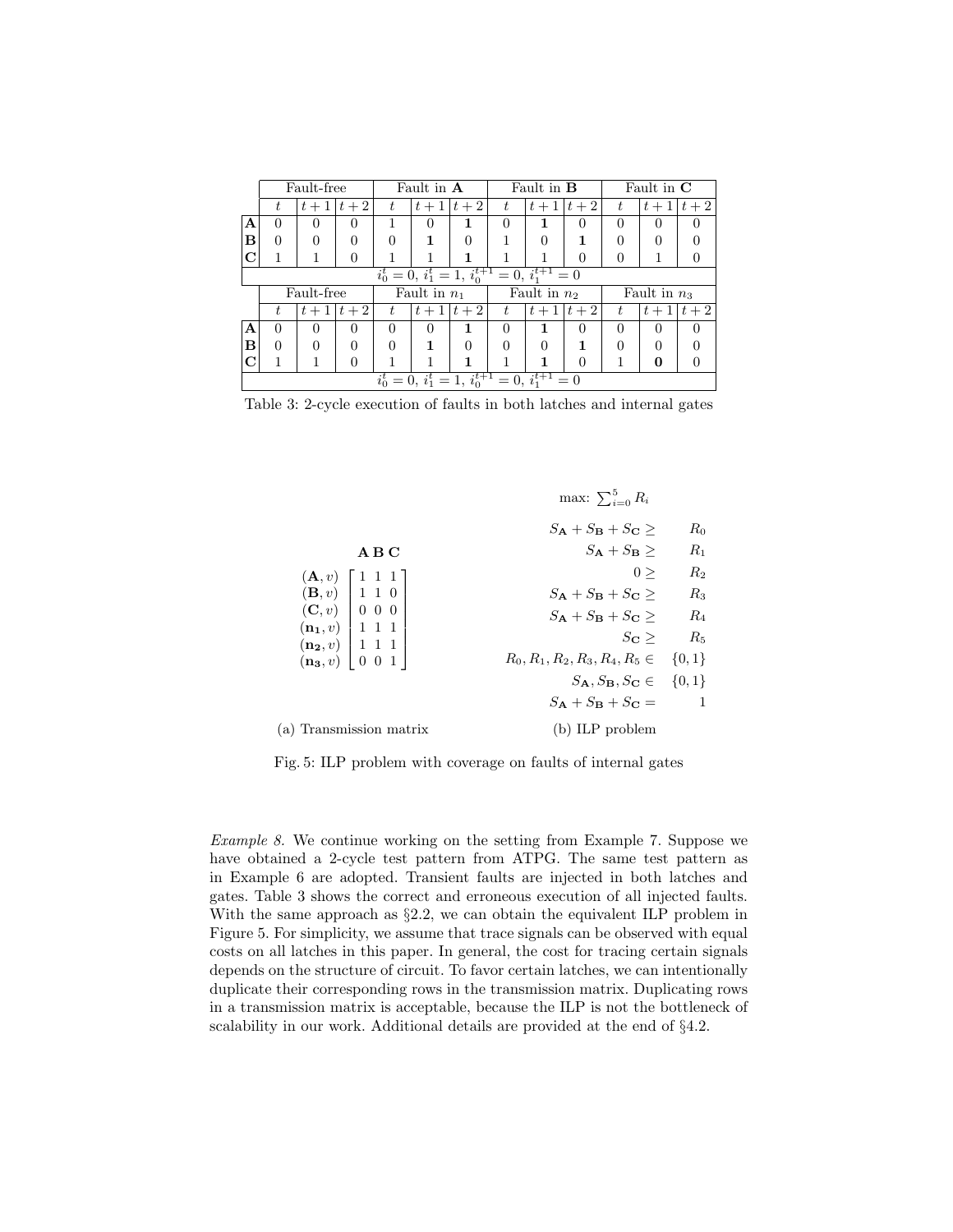

Fig. 6: Nodes with different fanout degrees

The fact that we use sequential ATPG to determine a set of latches to which a fault may propagate addresses the concerns described in §3.1. By injecting faults not only in latches but also in internal gates, we effectively obtain a larger set of latches that are potentially corrupted, which increases the intersection of latches that capture several faults. We use a fixed number of cycles for the generation of the test scenarios; details are provided in § 4.

# 4 Experimental Evaluation

#### 4.1 Trace Signal Selection

In our experiments, we evaluated our methodology using the single stuck-atfault model on two benchmarks from Opencores.org: the 68HC05 (127 latches) and 8051 (2794 latches) microcontrollers<sup>3</sup>. This fault model is chosen for its convenience as it is well understood. This is not a limitation of our approach. Faults are injected in both latches and internal gates and fault simulation is used to build an error transmission matrix. Two issues need careful consideration in constructing the error transmission matrix.

First, each row in the error transmission matrix represents the detection of a fault in the circuit. Including all possible faults, whose number is proportional to the size of the circuit, can result in very large matrices. To reduce the number of faults that need to be considered, we limit the fault sites to the outputs of fanout-free regions and take advantage of well-known results on fault equivalence. As shown in Figure 6, node  $n_1$  has a fanout-degree of two, while the fanoutdegrees for node  $n_2$  is one. A stuck-at-1 fault occurs at node  $n_2$ . If this fault is activated by a vector and propagates to node  $n_1$ , it is equivalent to a stuckat-1 fault at  $n_1$ . If the fault on node  $n_2$  is not propagated to node  $n_1$  for a vector, it is masked. Thus, the two rows corresponding to these two stuck-at-1 faults at  $n_1$  and  $n_2$  in the error transmission matrix are exactly the same. We refer to those nodes with fanout-degree larger than 1 as fanout-points. As a result, it is sufficient to consider faults on fanout-points without losing any error transmission information.

<sup>3</sup> OpenCores projects available online at http://opencores.org/project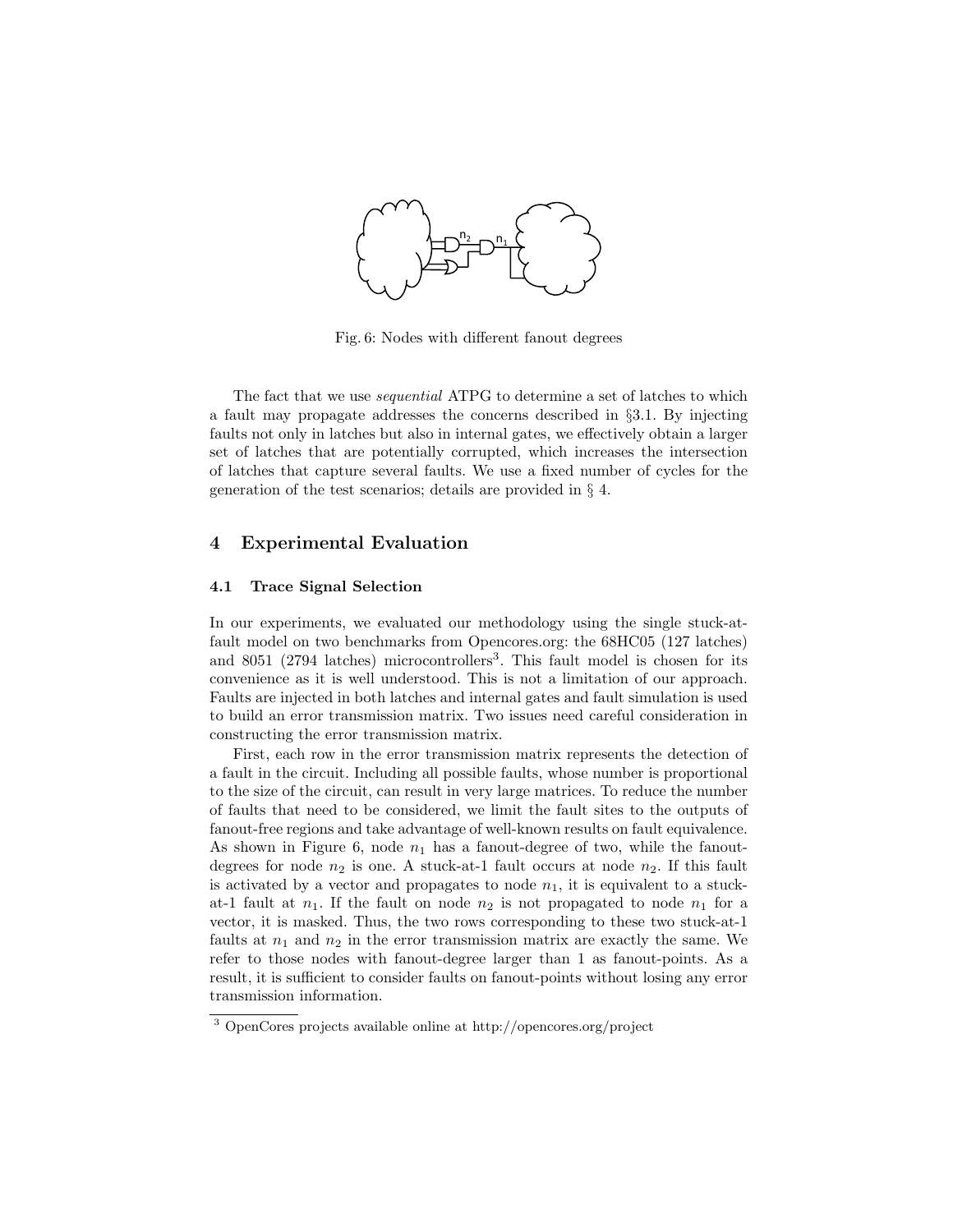Second, to build the error transmission matrix, we need to know where each fault can propagate to. This is achieved by using fault simulation. Unlike the proposed method from [19], we use multi-cycle test patterns obtained from sequential ATPG for fault simulation. The test patterns were limited to 6-cycle tests to manage test generation time. A test generated for a fault is used in fault simulation for all the faults.

In our experiments, we limited the number of trace signals to be 5% of the total number of latches which is the candidate set of trace signals. We used the CPLEX ILP solver and AMPL modeling language<sup>4</sup>. For the  $68HCO5$  benchmark, the ILP solver returns 6 optimized trace signals which can capture 63.75% of stuck-at faults. For the 8051 benchmark, 140 trace signals are identified that capture 31.70% of stuck-at faults. This coverage is strongly related to the length of the test vectors since some of the faults may not be covered at all using the 6-cycle tests.

#### 4.2 Evaluation Method

To evaluate the trace signals selected by our methodology, 30 single stuck-at faults are injected to both the 68HC05 and 8051 benchmarks to generate 60 faulty circuits. To mimic the post-silicon debug process, instead of running a real chip prototype, each faulty circuit is simulated by a tailored test vector. The aim of this tailored test vector is to cause the specific fault to be activated and observed at some latch or circuit output, just as an erroneous trace would. The rationale for this is as follows. As our experimentation is based on simulation rather than at-speed post-silicon validation, it is much slower and thus is limited to a length of a few thousand cycles. The likelihood of a bug being detected by a random trace of this length is quite low. As a result, we tailored one test vector for each faulty circuit. Each of these vectors are 3000 cycles long and the bug in the circuit is guaranteed to be activated roughly every 100 cycles. However, there is no guarantee the error will be observed at the outputs or in the trace buffers, and it is exactly this aspect of the fault propagation that we wish to observe. For this purpose, during simulation, the execution trace is recorded on the selected trace buffers and output pins. This is then used as constraints for the offline SAT-based analysis described in  $\S 2.3$ . By using the sliding window analysis along this execution trace, we can determine whether the bug can be localised. Our metric for the quality of the trace signals is the size of the window required to localise the fault. A smaller window indicates a higher quality of selection as it results in a more scalable localisation algorithm. This is because a smaller window means that a smaller number of circuit unfoldings need to be considered in the analysis. Thus with limited capacity of analysis engines such as SAT solvers, the size of the circuit that can be accommodated is much larger.

Compared to trace signal selection, the evaluation phase is more timeconsuming. Selecting trace signals only involves one call to the ILP solver, which

<sup>4</sup> CPLEX for AMPL available online at http://www.ampl.com/CPLEX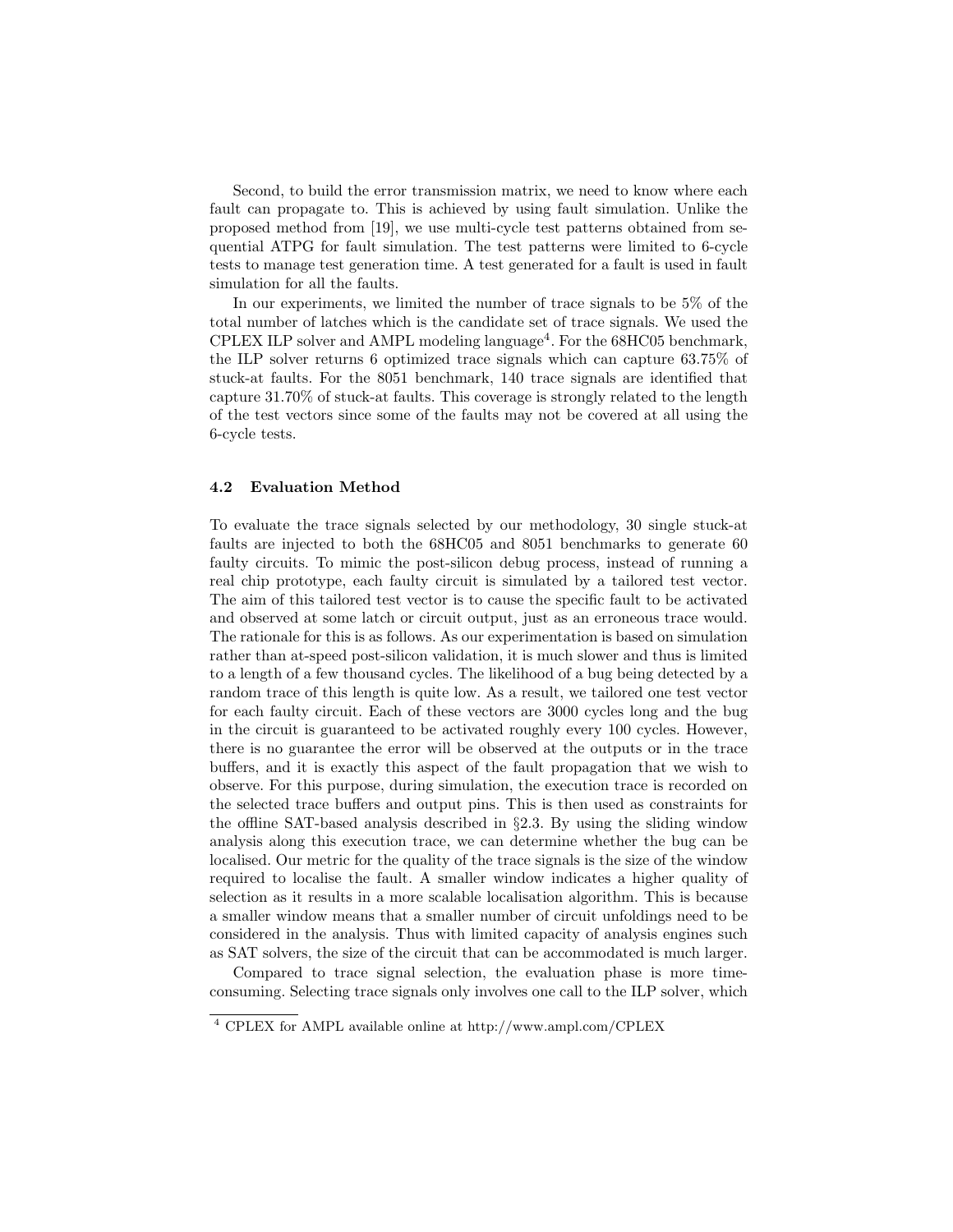

Fig. 7: Minimum window sizes to detect bugs randomly injected in 68HC05 with three different sets of selected trace signals



Fig. 8: Minimum window sizes to detect bugs randomly injected in 8051 with three different sets of selected trace signals

can easily handle our test cases. However, in the evaluation phase, the SAT solver is called repeatedly for each window and each call is potentially expensive.

## 4.3 Experimental Results

Three different sets of trace signals are compared in this evaluation process. The first set of trace signals are derived using random selection. The second set of trace signals are selected using the approach of Yang and Touba [19] (latch-fault propagation), i.e., the error transmission matrix is built based on bugs injected only on latches and single-cycle fault propagation. The last set of trace signals are selected based on our approach (all-fault propagation) described above. Further, as described in § 2.3, each set of trace signals is evaluated by sliding windows with backbones.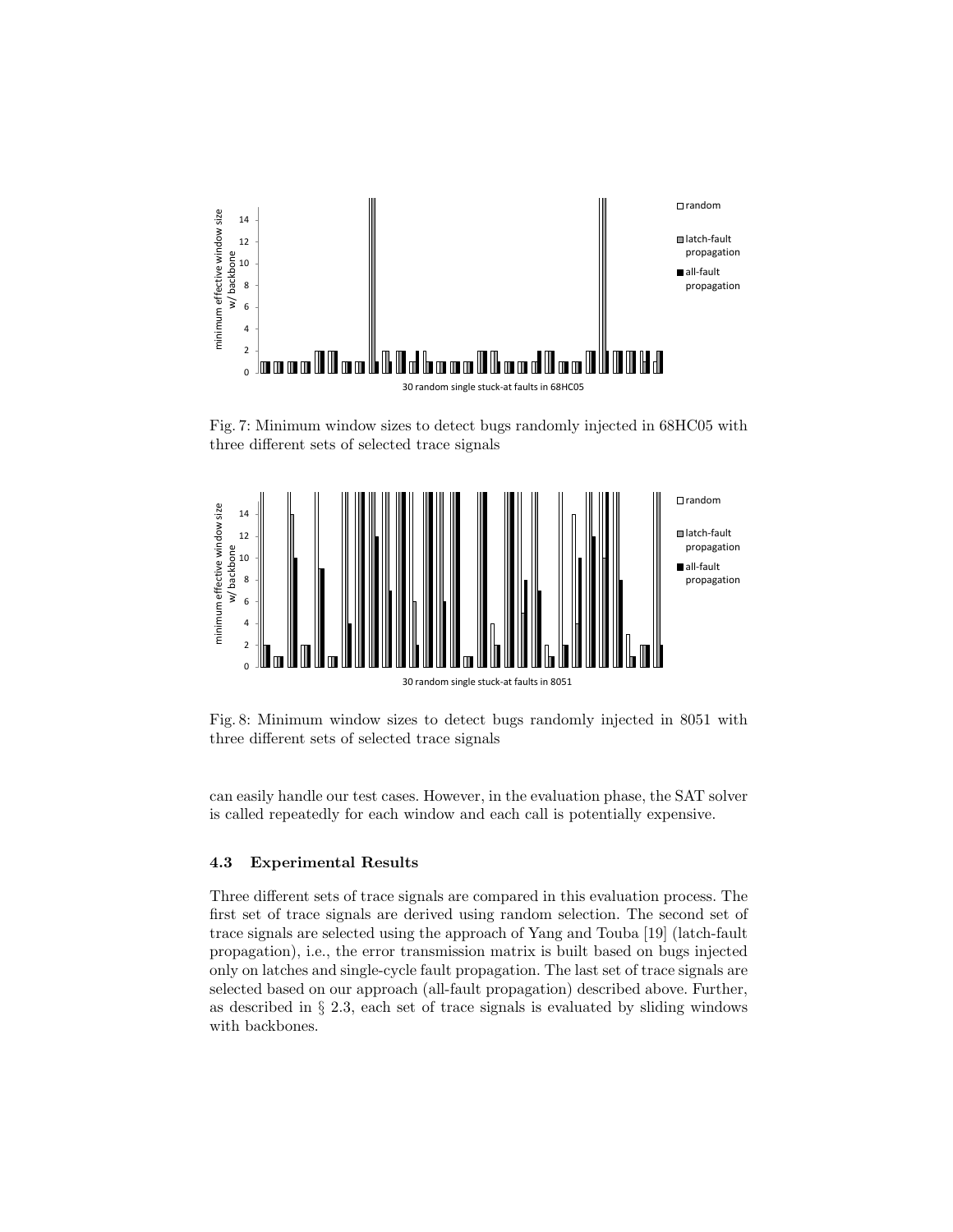In Figure 7 and Figure 8, each graph represents one of the two sliding window analyses on different benchmarks. On the  $x$  axis, there are 30 randomly injected single faults for both benchmarks. The  $y$  axis represents the minimum window size required to detect the corresponding fault by the SAT-based fault localisation approach described in §2.3. We used a limit of 15 time-frames for the size of the sliding window to manage experimental run times.

The 69hc05 benchmark was the easier case. 28 of the 30 faults could be localised with either random or latch-fault propagation based selection. Only the all-fault propagation method could localise all 30 of them. The 8051 benchmark was the harder case. Random selection allowed localisation for only 8 faults. Latch-fault propagation performed better, succeeding for 16 faults. Allfault propagation did much better by succeeding for 23 faults. Further, for most cases, all-fault propagation was able to localise a fault with a smaller window size compared to the other methods.

## 5 Conclusions

This paper considers the problem of selecting trace signals in post-silicon validation for use in fault-localisation. It uses a coverage based problem formulation that maximizes the number of faults that can be detected at the trace signals using a limited number of trace signals. In contrast to a the coverage based formulation of Yang and Touba, our formulation considers faults at all circuit sites, and not just latches. This increases the likelihood of fault localisation being able to isolate faults to these sites. Further, in our formulation we consider multi-cycle fault propagation, which more accurately captures real fault propagation compared to the single cycle propagation of Yang and Touba's method. The value of these differences is reflected in the experimental results where we compare various trace signal selection algorithms in terms of their ability to reduce the window size needed in sliding window consistency based fault-localisation. This metric is a proxy for scalability, as a smaller window size indicates that fewer time frames are needed and thus a larger circuit can be accommodated in each time frame. Our method performs much better than both random selection, as well as the Yang and Touba method. Specifically it can detect and localize 14 more faults of a total of 60 faults than the Yang and Touba method.

## References

- 1. M. Abramovici, M. A. Breuer, and A. D. Friedman. Digital systems testing and testable design. Computer Science Press, 1990.
- 2. A. Brillout, N. He, M. Mazzucchi, D. Kroening, M. Purandare, P. Rmmer, and G. Weissenbacher. Mutation-based test case generation for Simulink models. In Formal Methods for Components and Objects, volume 6286 of LNCS, pages 208– 227. Springer, 2010.
- 3. Y. Chen, S. Safarpour, J. Marques-Silva, and A. Veneris. Automated design debugging with maximum satisfiability. IEEE Transactions on Computer-Aided Design of Integrated Circuits and Systems (TCAD), 29:1804–1817, 2010.